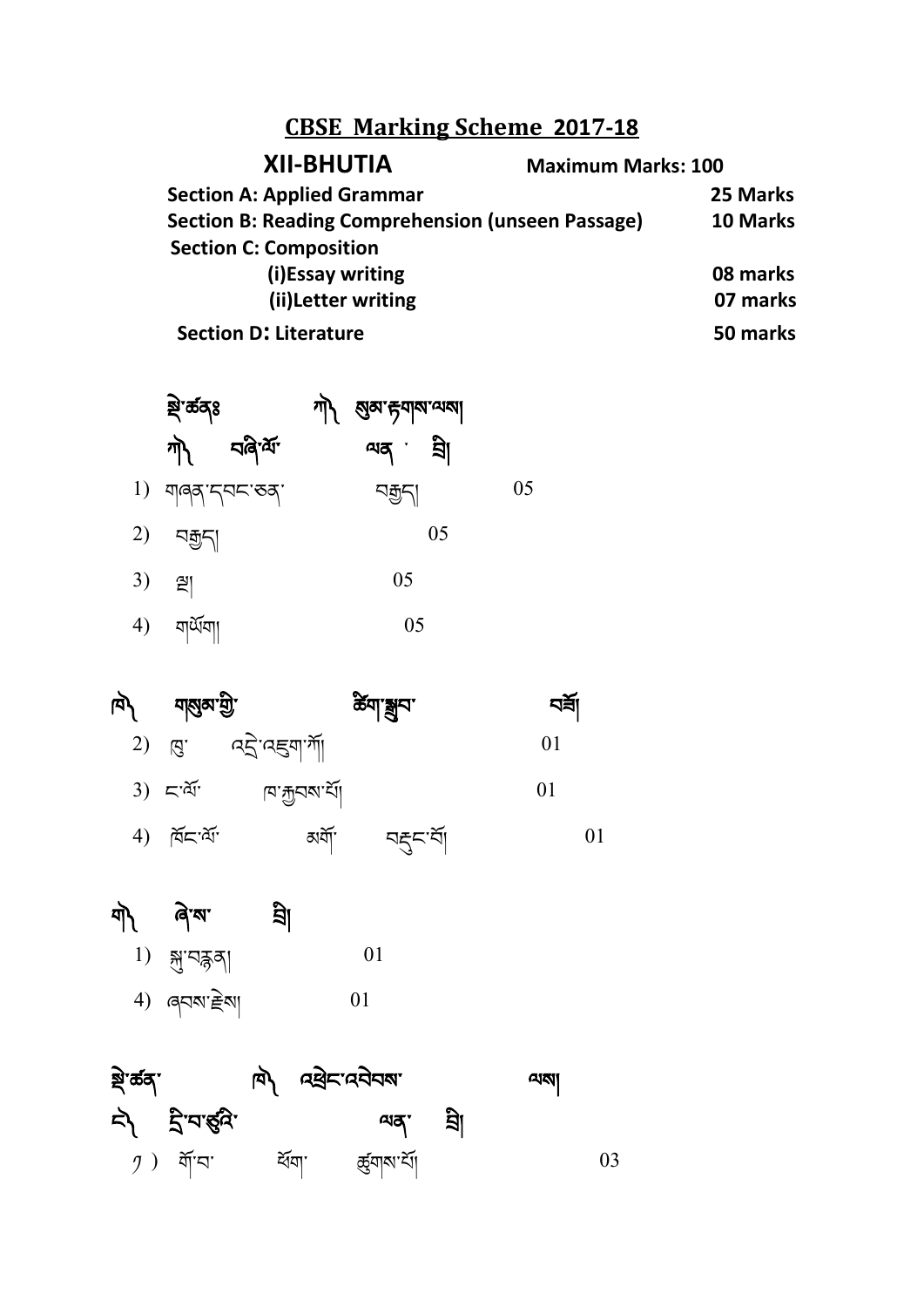| క్తా ఉక్య |                         | $\Rightarrow$                                      | र्क्षया श्रुवा व्य <mark>द्य</mark> 8 |               |                 |                |    |    |
|-----------|-------------------------|----------------------------------------------------|---------------------------------------|---------------|-----------------|----------------|----|----|
|           |                         | $\Rightarrow$ $\pi$ and<br>$\overline{\mathbf{z}}$ |                                       |               |                 |                |    |    |
|           |                         | $9)$ শ্রাম                                         | ৰ্শ্বশা                               | ৰ্ক্তৃশাম শাঁ |                 |                | 06 |    |
|           |                         | $3)$ द्वेष                                         | $\mathfrak{S}^{\mathsf{r}}$           | অন্`শ্ৰুনম'   |                 | ক্ত্ৰ্যাম'ৰ্যা |    | 08 |
|           |                         | $(3)$ $5577$                                       | <i>দ্</i> যশূ                         |               | ক্ত্ৰ্যান্ম শ্ৰ |                | 06 |    |
|           | æ <u>д</u> икарија<br>Ф |                                                    | A                                     |               |                 |                |    |    |
|           |                         | क्री प्रयोगप्राम्                                  | য়ী                                   |               |                 |                |    |    |
|           |                         | $9)$ র্শব'                                         | ৰ্শ্বত্মা                             | ক্ত্ৰ্নাম শাঁ |                 |                | 01 |    |
|           |                         | 2) क्ष< रेणष                                       |                                       | ਮ੍ਰੋ          | জ্ঞাম'ৰ্মা      |                | 03 |    |
|           |                         | $4)$ $59.59$                                       | <i>দৃ</i> `ৰ্শ্                       |               | জ্ঞ্ৰাৰণ্য      |                | 01 |    |

|  | $\mathcal{I}$ ) নীঁঘ                          | ৰ্শ্ৰমা       | ৰ্ন্ত্ৰ্যান <sup>্</sup> ৰ্যা |                |  |
|--|-----------------------------------------------|---------------|-------------------------------|----------------|--|
|  | $\mathcal{R}$ ) $\mathbb{R}^n$ $\mathbb{R}^n$ |               | ৰ্ম্লুবাব্য                   | ক্ত্ৰ্যাম'ৰ্মা |  |
|  |                                               | <i>দ</i> 'ৰ্শ | ৰ্ক্সাম শ্ৰী                  |                |  |

 $\mathbb{\vec{E}}$ 

| रु) क्रूय १०० ईरु            | ह्या                            |                   |    |    |
|------------------------------|---------------------------------|-------------------|----|----|
| $\mathcal{I}$ ) ৰ্মান' ৰ্ষমা | জ্র্মান্ম শ্র্যা                |                   | 03 |    |
| $(3)$ क्षद'रेयाब'            | ৰ্ম্লুনাব্য                     | ৰ্ন্ত্ৰ্যাম শ্ৰ্য |    | 03 |
| $3)$ $55.59$                 | ক্ৰ্ম্ৰনাম শ্ৰ<br><i>দ</i> , শী |                   |    |    |

| $\mathcal{R}$ ) ব্ৰীষা | ৰ্ত্নি'          | $\frac{1}{2}$ and $\frac{1}{2}$ and $\frac{1}{2}$ and $\frac{1}{2}$ |  |
|------------------------|------------------|---------------------------------------------------------------------|--|
| $(3)$ $55.59$          | <i>দ</i> ্যশ্র্য | জ্ৰ্মান্ম'ৰ্মা                                                      |  |

ষ্ট্ৰ'ৰ্ক্তব্য মাত্ৰ' নীপ ব্ৰ'ৰ্ক্টক স্থা

هم حاکدیهاما هاد های های معنی

বচ্ $\mathsf{C}^\mathsf{c}$ অিম্বান্স অ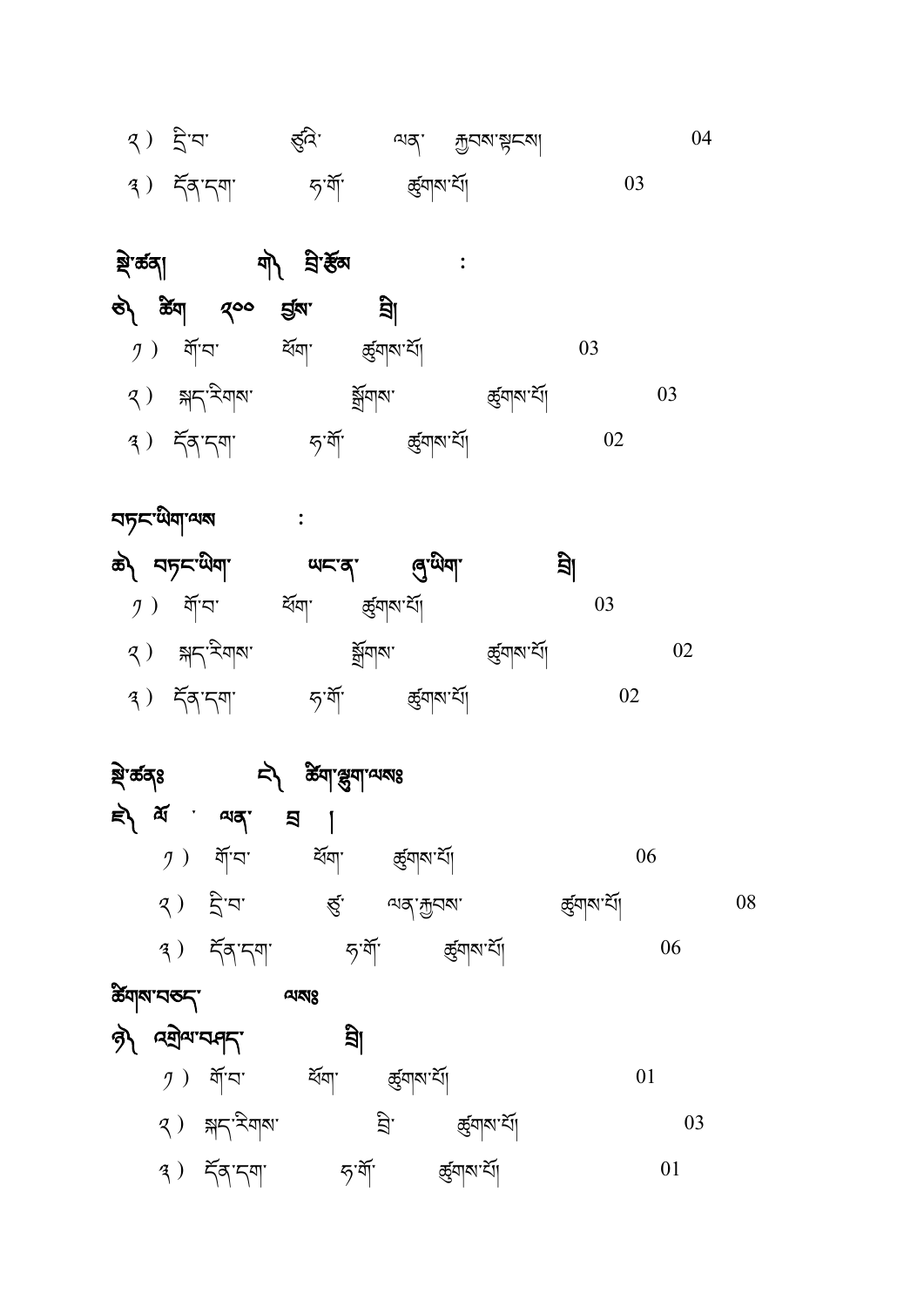| by galaided.                                                                                                                                                                                                                                                                                                                                          | শতিমা হ্রা                   |                            |    |    |
|-------------------------------------------------------------------------------------------------------------------------------------------------------------------------------------------------------------------------------------------------------------------------------------------------------------------------------------------------------|------------------------------|----------------------------|----|----|
| $\mathcal{I}$ ) କ୍ଷିଘ୍ରାଷା ସବ $\zeta$ ' ସ୍ତିଂ ଞ୍ଜାସେ                                                                                                                                                                                                                                                                                                  |                              |                            | 02 |    |
| $(3)$ $\frac{1}{2}$ $\frac{1}{2}$ $\frac{1}{2}$ $\frac{1}{2}$ $\frac{1}{2}$ $\frac{1}{2}$ $\frac{1}{2}$ $\frac{1}{2}$ $\frac{1}{2}$ $\frac{1}{2}$ $\frac{1}{2}$ $\frac{1}{2}$ $\frac{1}{2}$ $\frac{1}{2}$ $\frac{1}{2}$ $\frac{1}{2}$ $\frac{1}{2}$ $\frac{1}{2}$ $\frac{1}{2}$ $\frac{1}{2}$ $\frac{1}{2}$ $\frac{1$                                 | ৰ্ষ্ণুনাৰ্থ ক্ৰ্ন্তিনাৰ ক্ষু |                            |    | 02 |
| $(3)$ $\leq \leq 3$ $\leq$ $\leq 5$ $\leq$ $\leq 4$ $\leq 5$ $\leq 5$ $\leq 5$ $\leq 5$                                                                                                                                                                                                                                                               |                              |                            | 01 |    |
| <i>ই</i> ম বিমাৰ্য নাই বিমাৰী সম্ভি                                                                                                                                                                                                                                                                                                                   |                              | শ্ৰী                       |    |    |
| $y$ ) নাঁঘা ধৰ্মণা ৰ্দ্ভ্ৰম্ম'ৰ্মী                                                                                                                                                                                                                                                                                                                    |                              |                            | 02 |    |
| $(3)$ $\frac{1}{2}$ $\frac{1}{2}$ $\frac{1}{2}$ $\frac{1}{2}$ $\frac{1}{2}$ $\frac{1}{2}$ $\frac{1}{2}$ $\frac{1}{2}$ $\frac{1}{2}$ $\frac{1}{2}$ $\frac{1}{2}$ $\frac{1}{2}$ $\frac{1}{2}$ $\frac{1}{2}$ $\frac{1}{2}$ $\frac{1}{2}$ $\frac{1}{2}$ $\frac{1}{2}$ $\frac{1}{2}$ $\frac{1}{2}$ $\frac{1}{2}$ $\frac{1$                                 | ৰ্ষ্ণুনাৰ্মা ৰ্ছনাৰ'ৰ্যা     |                            |    | 02 |
| $(3)$ $5\frac{1}{3}$ $5\frac{1}{3}$ $5\frac{1}{3}$ $3\frac{1}{3}$ $3\frac{1}{3}$ $3\frac{1}{3}$                                                                                                                                                                                                                                                       |                              |                            | 01 |    |
| <b>Aৰ্ম্ৰ'ন' নিমৰ বিদ্যালয়</b>                                                                                                                                                                                                                                                                                                                       | <i>হ্</i> ম'ঘশম্মেঃ          |                            |    |    |
| र्ने वर्षेज्ञ. जब ज्ञ                                                                                                                                                                                                                                                                                                                                 |                              |                            |    |    |
| $\mathcal{I}$ ) and $\mathcal{I}$ $\mathcal{I}$ $\mathcal{I}$ $\mathcal{I}$ $\mathcal{I}$ $\mathcal{I}$ $\mathcal{I}$ $\mathcal{I}$ $\mathcal{I}$ $\mathcal{I}$ $\mathcal{I}$ $\mathcal{I}$ $\mathcal{I}$ $\mathcal{I}$ $\mathcal{I}$ $\mathcal{I}$ $\mathcal{I}$ $\mathcal{I}$ $\mathcal{I}$ $\mathcal{I}$ $\mathcal{I}$ $\mathcal{I}$ $\mathcal{I}$ |                              | 04                         |    |    |
| $\mathcal{R}$ ) द्वीपार्डुदि                                                                                                                                                                                                                                                                                                                          |                              | ন্মৰ্ম হ্ৰী ৰ্জ্ঞ্ৰাম'ৰ্মা |    | 04 |
| <i>দ্</i> যশি<br>$(3)$ $5577$                                                                                                                                                                                                                                                                                                                         | ক্ৰ্যানম্য                   |                            | 04 |    |
| वी हुन्दुन्डुंब                                                                                                                                                                                                                                                                                                                                       | <u>है।</u>                   |                            |    |    |
| <i>ງ</i> ) শ্রাঁঘা ব্রন্থা র্ন্ড্র্যামার্যা                                                                                                                                                                                                                                                                                                           |                              |                            | 01 |    |
| 2) क्ष< रेण<                                                                                                                                                                                                                                                                                                                                          | ৰ্ষ্মশাৰ্মা                  | ক্ত্ৰ্বিমাৰ্শ্ৰ            |    | 01 |
| $(3)$ $55.59$                                                                                                                                                                                                                                                                                                                                         | দ্য মাঁ ৰ্জ্ঞ্ৰাৰ যাঁ        |                            | 01 |    |